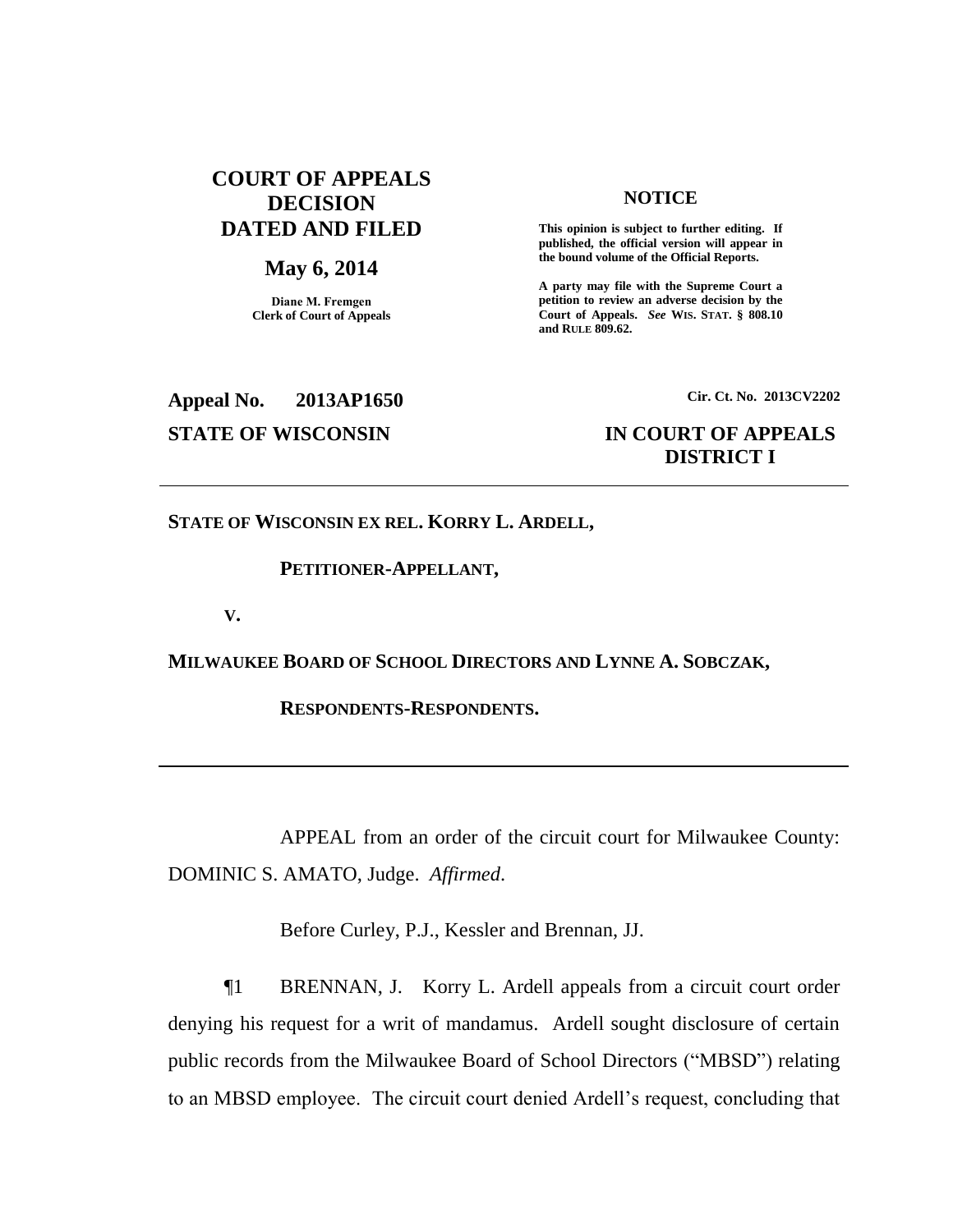the MBSD's concern for the safety and welfare of its employee outweighed the public policy interest in disclosure. Because Ardell's violent history against the MBSD employee is well-documented, and because it is clear that Ardell's intent in requesting the information was inconsistent with the purpose of the open records law, we affirm the circuit court.

### **BACKGROUND**

¶2 In November 2012, Ardell made a public records request, pursuant to WIS. STAT. § 19.35  $(2011-12)$ ,<sup>1</sup> for the following records: (1) records of sick days or missed days for a public school employee; (2) notes or disciplinary actions for that same employee; and (3) investigations conducted in regard to that employee.

¶3 Upon reviewing Ardell's request and evaluating it under the public records balancing test, the MBSD initially determined that the balance tipped in favor of disclosing the requested records subject to certain redactions. The MBSD later reconsidered its initial disclosure decision and denied Ardell's request, citing a domestic abuse injunction issued by a Milwaukee County Court Commissioner that prohibited Ardell from having any contact with the subject employee and a criminal case in which Ardell pled guilty to two counts of violating the injunction. The MBSD told Ardell that it had concluded that "the public interest in protecting

l

<sup>&</sup>lt;sup>1</sup> All references to the Wisconsin Statutes are to the 2011-12 version unless otherwise noted.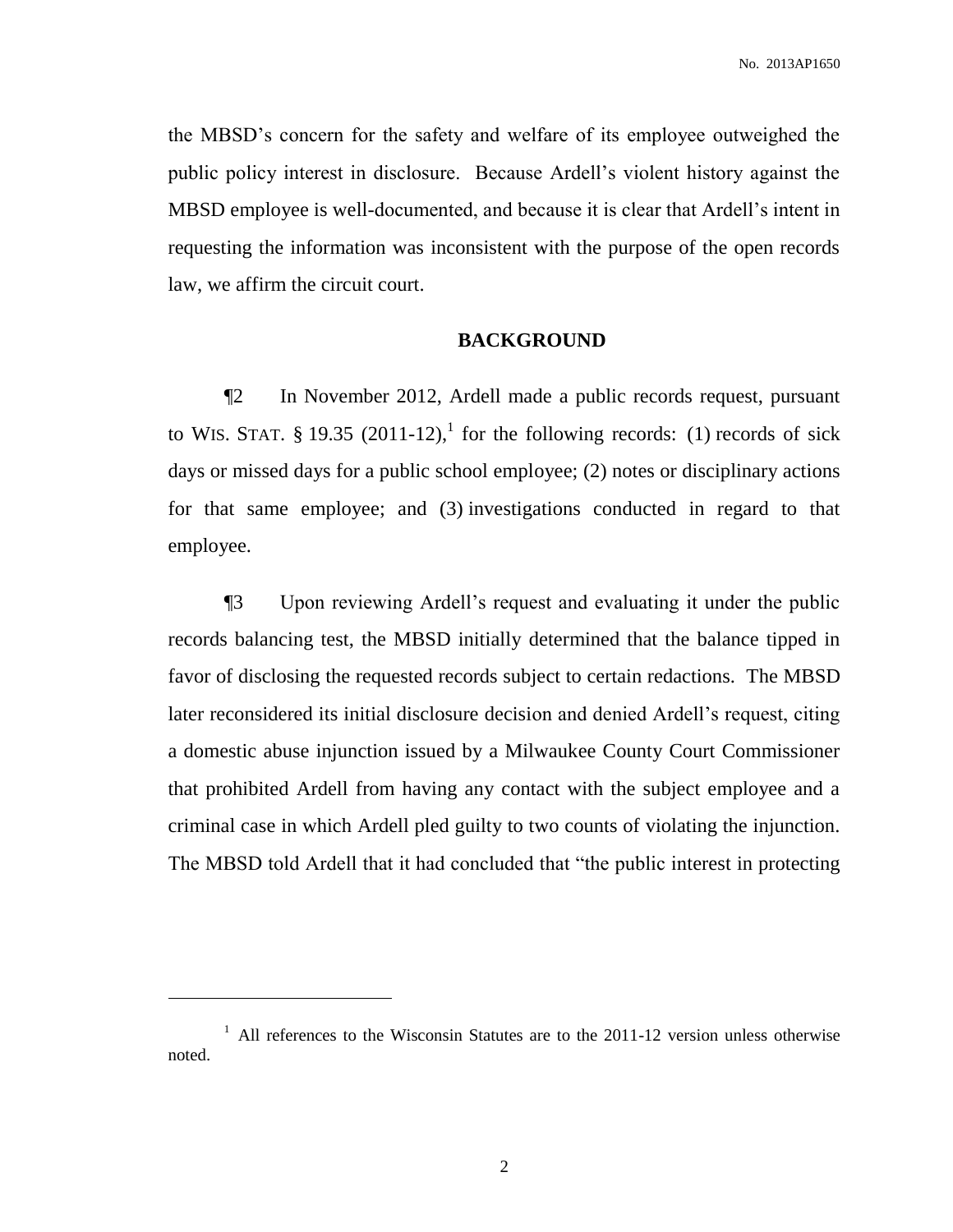the safety and welfare of the employee clearly outweighs the public interest in disclosure in this instance."<sup>2</sup>

¶4 In March 2013, Ardell filed a petition for a writ of mandamus seeking the immediate release of the requested public records. The MBSD filed a motion to quash the petition. The circuit court found that the MBSD correctly conducted the required balancing test when it concluded that, in this instance, the public policy reasons in favor of nondisclosure outweighed those in favor of disclosure. Ardell appeals.

# **DISCUSSION**

¶5 The issue before this court is whether the importance of protecting the safety and welfare of the MBSD employee outweighs the presumption of disclosure. We conclude that it does because the facts in this case demonstrate that Ardell has physically harmed the MBSD employee in the past and that his purpose in requesting the documents was inconsistent with the open records law's interest in government transparency. As such, Ardell has no right to the requested documents and the MBSD has no duty to disclose them.

¶6 "[M]andamus is an exceptional remedy … 'only to be applied in extraordinary cases where there is no other adequate remedy.<sup>""</sup> Moore v. *Stahowiak*, 212 Wis. 2d 744, 747, 569 N.W.2d 711 (Ct. App. 1997) (citation and emphasis omitted). A party petitioning for a writ of mandamus must show

 $\overline{\phantom{a}}$ 

 $2<sup>2</sup>$  The parties disagree as to whether the domestic violence injunction had expired at the time Ardell made his open records request. We need not resolve that dispute because it is irrelevant to our decision in this case.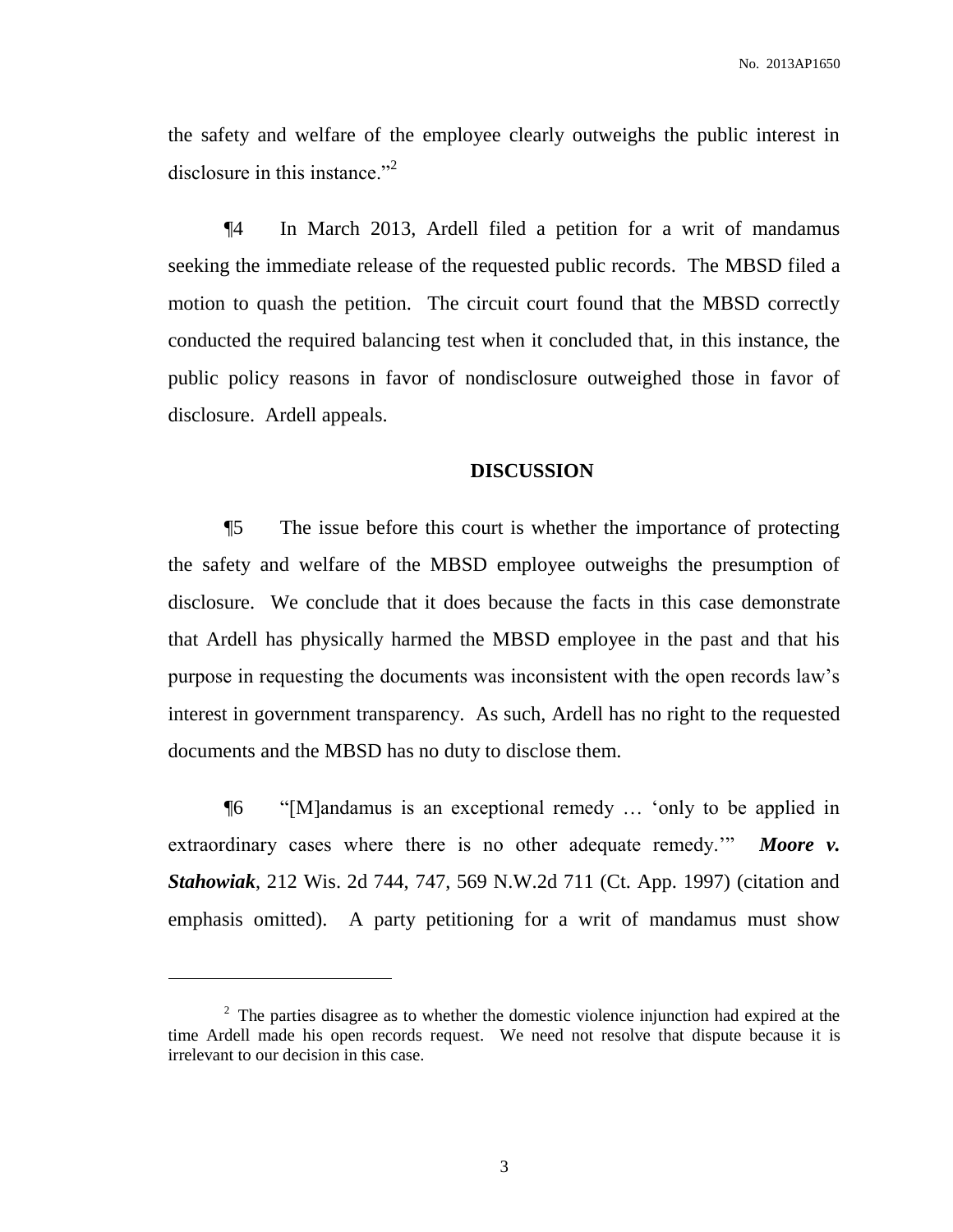that: "'(1) the writ is based on a clear, specific legal right which is free from substantial doubt; (2) the duty sought to be enforced is positive and plain; (3) substantial damage will result if the duty is not performed; and (4) there is no other adequate remedy at law."' *Hearst-Argyle Stations, Inc. v. Board of Zoning Appeals of the City of Milwaukee*, 2003 WI App 48, ¶14, 260 Wis. 2d 494, 659 N.W.2d 424 (citation omitted).

¶7 "Where a circuit court, determining a petition for writ of mandamus, has interpreted Wisconsin's open records law, *see* WIS. STAT. §§ 19.31 through 19.39, and has applied that law to undisputed facts, we review the circuit court's decision *de novo*." *State ex rel. Milwaukee Police Ass'n v. Jones*, 2000 WI App 146, ¶11, 237 Wis. 2d 840, 615 N.W.2d 190. We do so ever mindful of the legislature's declaration of policy that the open records law must "'be construed in every instance with a presumption of complete public access, consistent with the conduct of governmental business." *Id.* (citing § 19.31) (emphasis omitted).

¶8 WISCONSIN STAT. § 19.31 sets forth this policy declaration regarding open records:

> In recognition of the fact that a representative government is dependent upon an informed electorate, it is declared to be the public policy of this state that all persons are entitled to the greatest possible information regarding the affairs of government and the official acts of those officers and employees who represent them. Further, providing persons with such information is declared to be an essential function of a representative government and an integral part of the routine duties of officers and employees whose responsibility it is to provide such information. To that end, ss. 19.32 to 19.37 shall be construed in every instance with a presumption of complete public access, consistent with the conduct of governmental business. The denial of public access generally is contrary to the public interest, and only in an exceptional case may access be denied.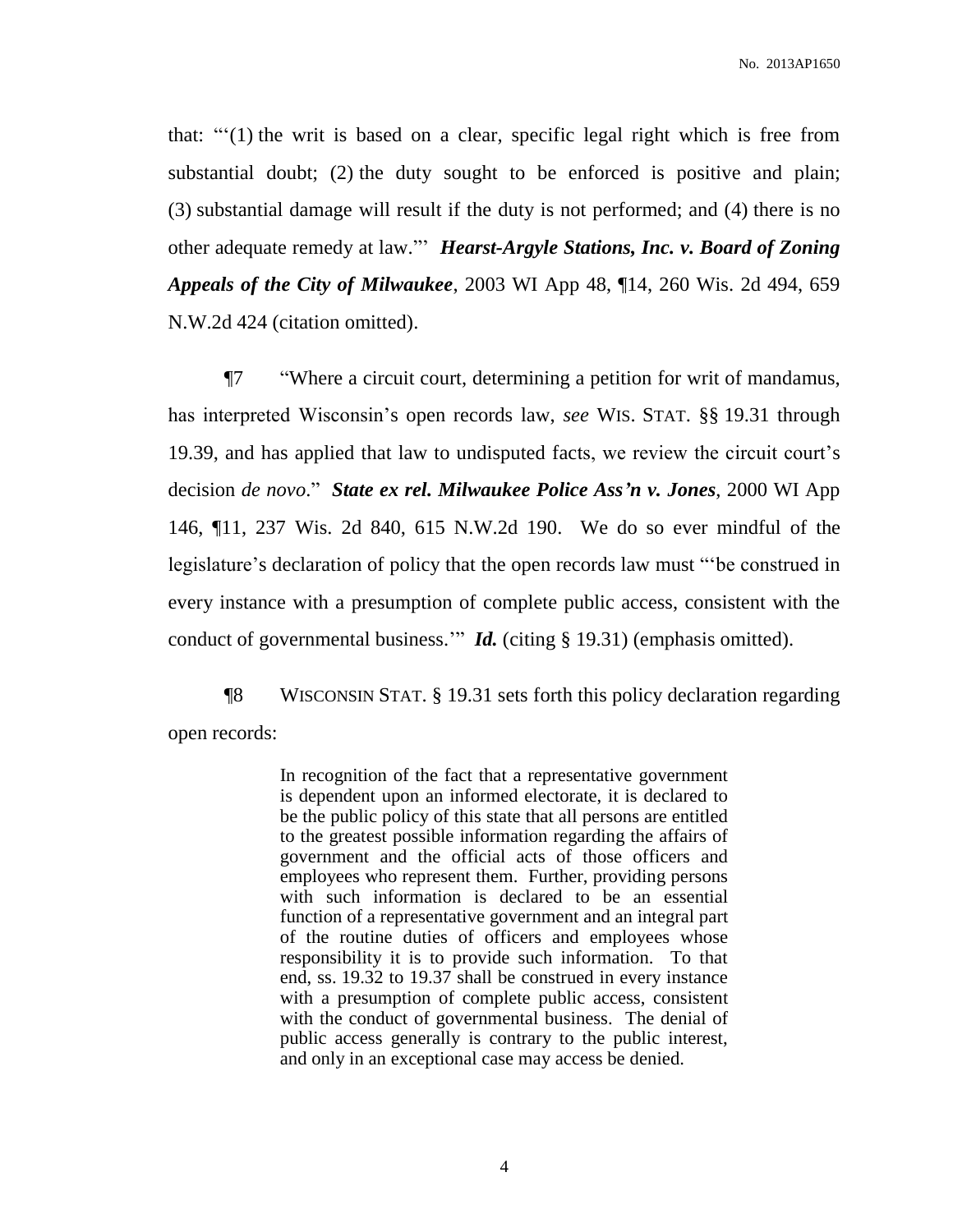No. 2013AP1650

"The open records law serves one of the basic tenets of our democratic system by providing an opportunity for public oversight of the workings of government." *Nichols v. Bennett*, 199 Wis. 2d 268, 273, 544 N.W.2d 428 (1996). "This state recognizes a presumption of accessibility to public records, reflected in both the statutes and in our case law." *Id.*

¶9 The presumption favoring disclosure of public records, while strong, is not absolute. *Linzmeyer v. Forcey*, 2002 WI 84, ¶11, 254 Wis. 2d 306, 646 N.W.2d 811. "Access to records may be denied where there is a specific statutory exemption to disclosure, or where there is a common law or public policy exception." *Watton v. Hegerty*, 2008 WI 74, ¶10, 311 Wis. 2d 52, 751 N.W.2d 369 (internal citation omitted). Here, the MBSD does not argue that a statutory or common law exemption applies to bar disclosure, but rather that public policy does so. As such, we must look to "whether the strong presumption favoring access and disclosure is overcome by some even stronger public policy favoring limited access or nondisclosure." *See Hempel v. City of Baraboo*, 2005 WI 120, ¶4, 284 Wis. 2d 162, 699 N.W.2d 551. We conclude that public policy, that is, ensuring the safety and welfare of the MBSD employee, does overcome the presumption of access in this instance.

¶10 To begin, the evidence in this case demonstrates that the MBSD has documented and well-founded safety concerns for its employee. *Cf. Linzmeyer*, 254 Wis. 2d 306, ¶30 (noting that concern for the safety of the persons involved in a report is a strong public policy reason that works against release); *Klein v. Wisconsin Resource Ctr.*, 218 Wis. 2d 487, 489-90, 496-97, 582 N.W.2d 44 (Ct. App. 1998) (concluding that a state employee's personnel file should not be released to patients committed to a state facility as sexually violent persons, despite the presumption favoring public access to records, based upon concerns for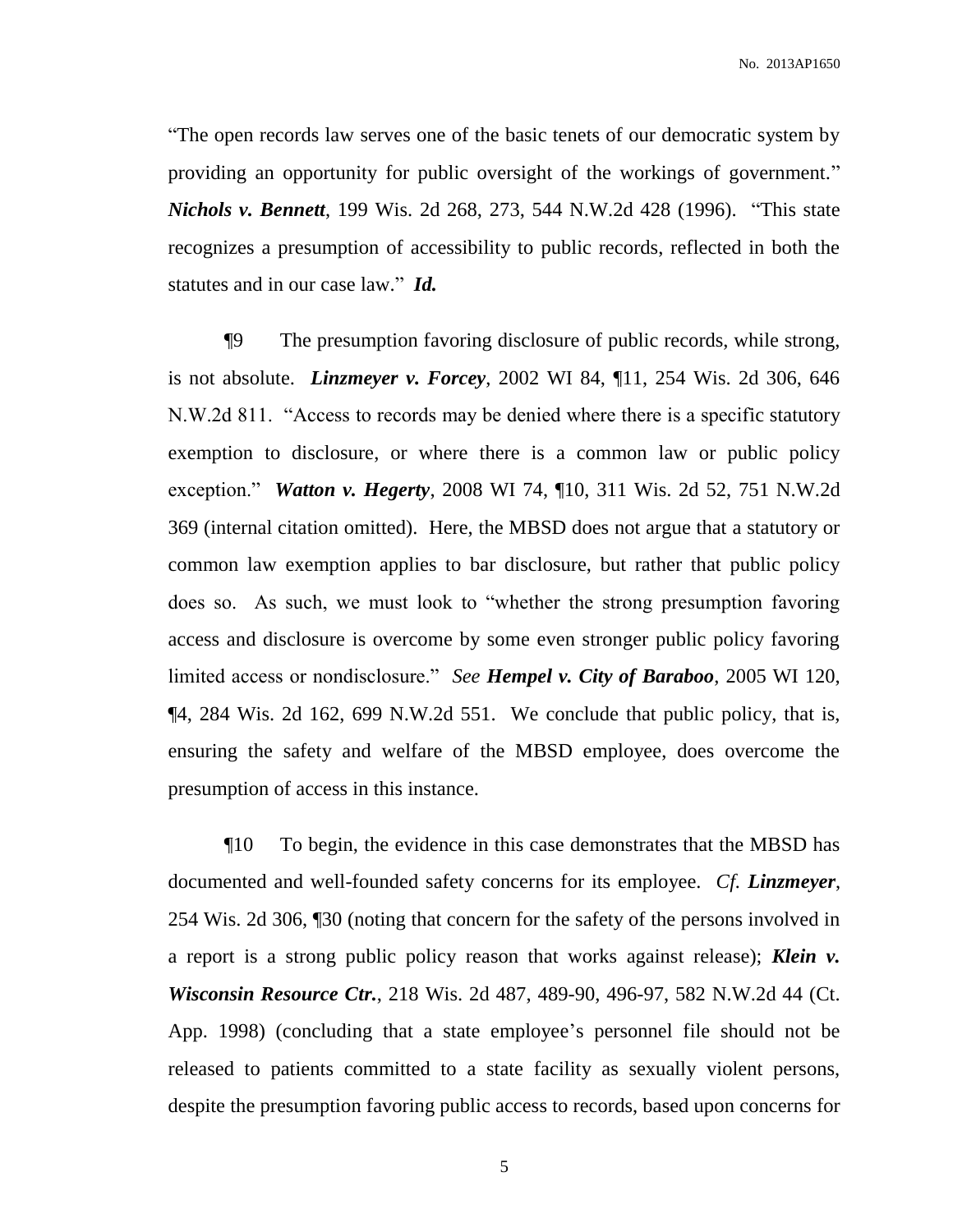the safety of employee and her family); *State ex rel. Morke v. Record Custodian, Dep't of Health & Soc. Servs.*, 159 Wis. 2d 722, 726, 465 N.W.2d 235 (Ct. App. 1990) (concluding that the records custodian properly denied a prisoner access to public records based upon concern for the safety and well-being of the prison staff and their families). The determination of whether there is a safety concern that outweighs the presumption of disclosure is a fact-intensive inquiry that we determine on a case-by-case basis. *Kroeplin v. DNR*, 2006 WI App 227, ¶37, 297 Wis. 2d 254, 725 N.W.2d 286. The facts in this case show that the MBSD's concerns for its employee were valid and outweigh disclosure.

¶11 The record shows that injunction hearings were held on July 23, 2008, and August 7, 2008, before two family court commissioners, regarding allegations that Ardell was involved in a violent interaction with the MBSD employee. Following a *de novo* review hearing before a circuit court judge, on October 23, 2008, a circuit court issued a domestic abuse injunction prohibiting Ardell, among other things, "from committing acts or threats of domestic abuse against" the MBSD employee and from "contacting or causing any person other than a party's attorney or law enforcement officer to contact" the MBSD employee. In November 2009, Ardell pled guilty to two counts of violating the domestic abuse injunction and was sentenced to serve time in the House of Correction.

¶12 The circuit court, when considering Ardell's petition for the writ of mandamus, set forth the facts of this case thusly:

> In this case, a family court commissioner found that there had been a violent altercation between Mr. Ardell and the employee at issue, and that domestic violence occurred and was likely to occur again. A domestic abuse injunction was issued, which prohibited Mr. Ardell from contacting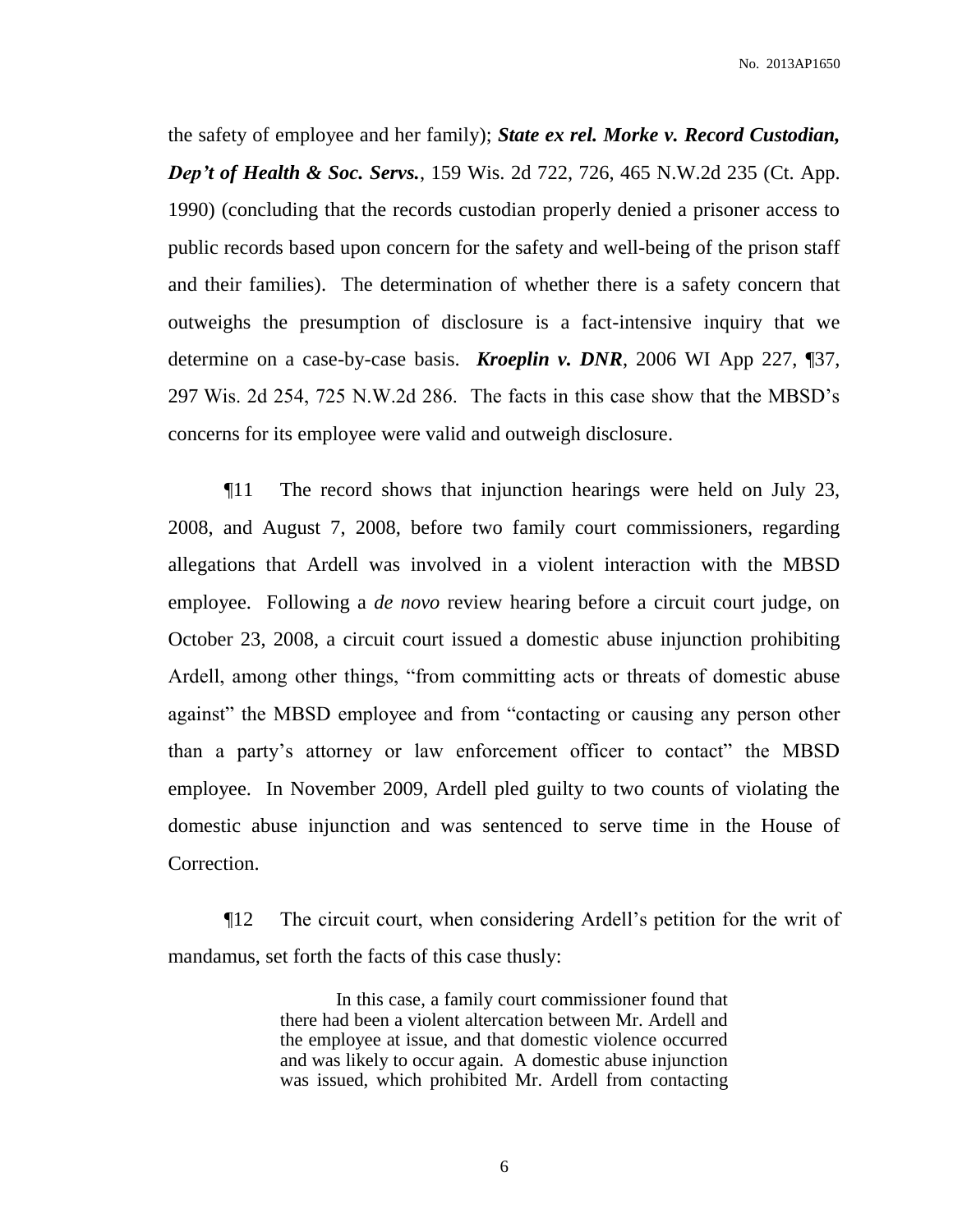the employee. At the injunction hearing, the court stated as follows:

> I know you have a de novo review. I think you could sell tickets to that. I'd love to see how – how - how you even try to convince a judge that … she's not the victim and that you are.

> She's very credible. She's very convincing. You're totally incredible….

> I think this was a total waste of time. If I had the opportunity to charge you court costs for the frivolous action, I would.

The court further found that the MBSD employee was credible when she testified about her fear, panic and other emotions. According to the court:

> I find that there was clearly an altercation on the night of July 8, that altercation, however, apparently began by Mr. Ardell hitting [the employee] on the side of the head and it may have well continued with punches and blows and so on.

Later, Mr. Ardell pled guilty to two counts of knowingly violating the domestic abuse injunction and was sentenced to nine months in the House of Correction.

(Alterations in circuit court opinion.) Ardell does not dispute any of these findings on appeal.

¶13 When Ardell's acts of violence and harassment of the MBSD employee, as well as his disregard for the domestic abuse injunction, are juxtaposed against the purpose of the open records law—that is, to provide an opportunity for public oversight of the workings of government—it is clear that nondisclosure was prudent in this case. It is plain from Ardell's history with the MBSD employee that his purpose in requesting the employment records was not a legitimate one; rather, his intent was to continue to harass and intimidate the MBSD employee. In committing acts of violence against the MBSD employee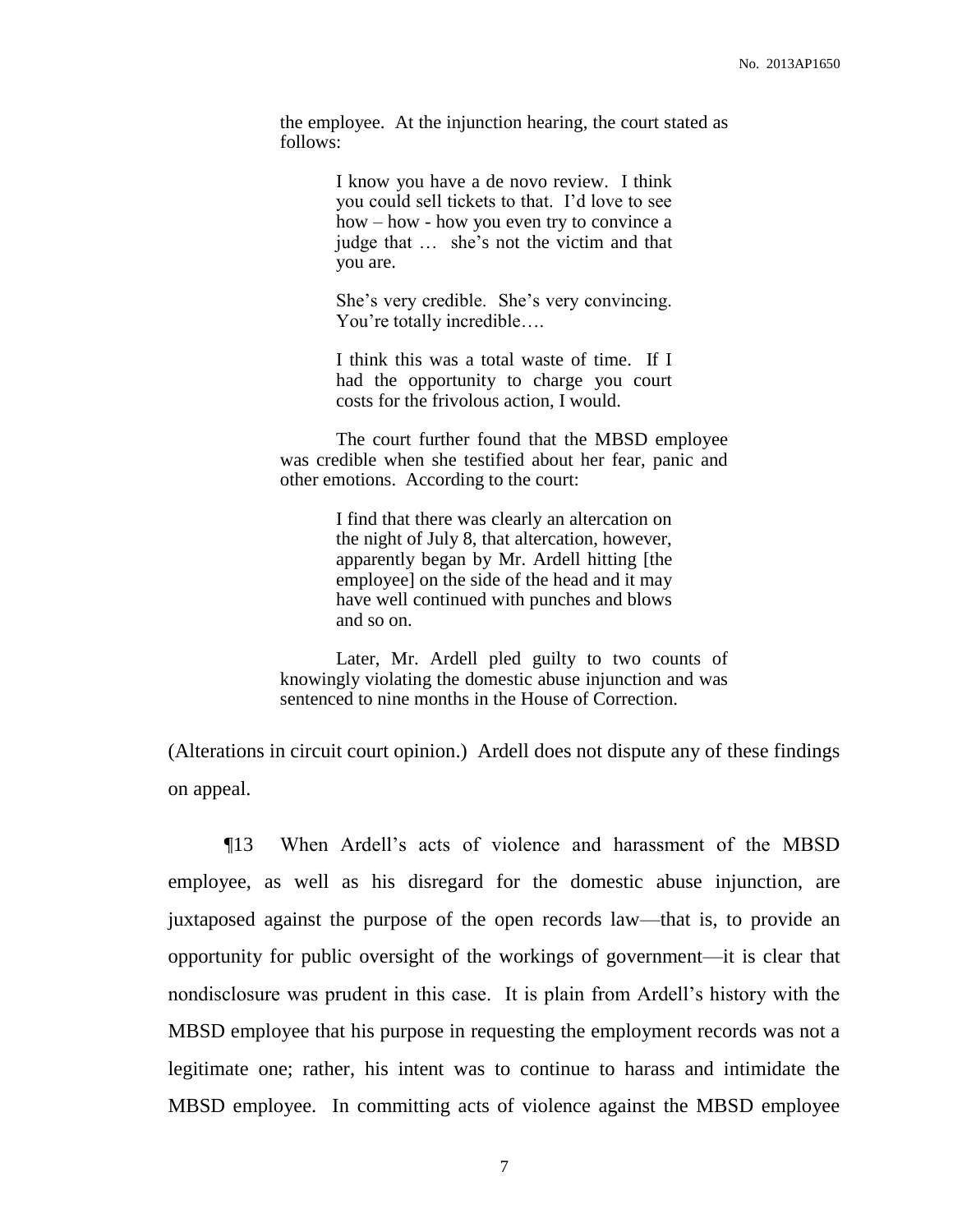and ignoring the domestic abuse injunction, he forfeited his right to the documents he requests.

¶14 In short, we conclude that the facts of this case are exceptional, such that the public policy reasons favoring nondisclosure outweigh those favoring disclosure, and we affirm the circuit court. *See Hempel*, 284 Wis. 2d 162, ¶4. Because Ardell's violent history with the MBSD employee reveals that his intent in this case was to harass the employee, he has no clear, specific legal right to the documents he requests, nor does the MBSD have a positive and plain duty to reveal those documents. *See Hearst-Argyle Stations*, 260 Wis. 2d 494, ¶14.

¶15 Ardell argues that the circuit court's decision that the safety and welfare of the employee is paramount in this case was in error because the circuit court: (1) improperly considered the identity of the requester; (2) failed to identify the safety concerns raised by the requested documents after the MBSD's personal information was redacted; (3) failed to conduct an *in camera* review of the requested documents; and (4) failed to require the subject of the inquiry to formally raise her challenge to the documents' release pursuant to WIS. STAT. § 19.356. We disagree.

¶16 First, we conclude that Ardell's identity is relevant to our decision in this case. Ardell disagrees with this conclusion and argues that *Levin v. Board of Regents of the University of Wisconsin System*, 2003 WI App 181, 266 Wis. 2d 481, 668 N.W.2d 779, stands for the proposition that identity is never a proper consideration when determining whether information should be released under the Wisconsin open records law. Citing WIS. STAT. § 19.32(3), Ardell asserts that the only exception to this hard-and-fast rule is for committed and incarcerated persons. *See id.* (defining a requester to include "any person who requests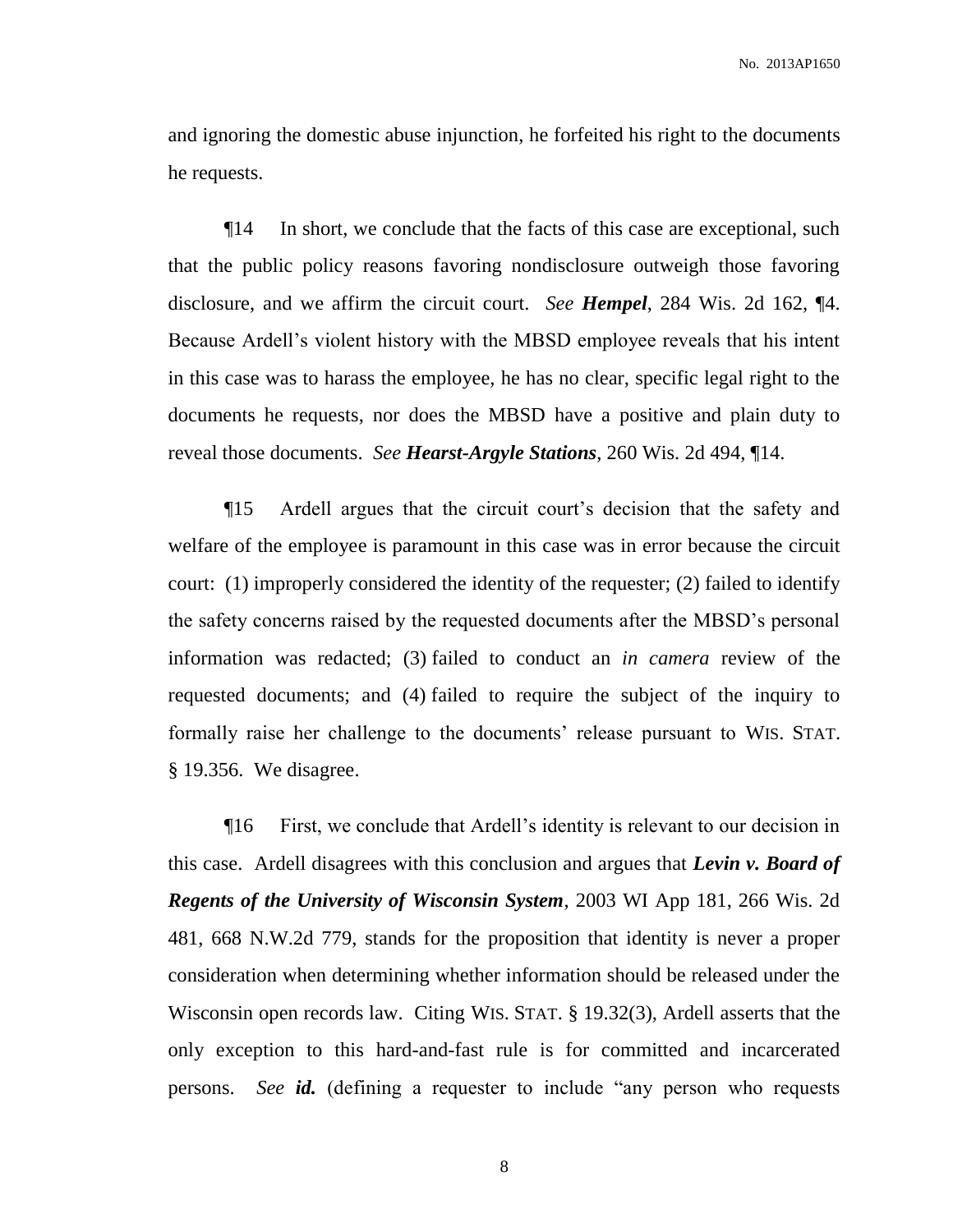inspection or copies of a record, except a committed or incarcerated person…."). We disagree.

¶17 Indeed, *Levin* stands for the general proposition "that the identity and purpose of the requester of public records is not a part of the balancing test to be applied in determining whether to release records." *Id.*, 266 Wis. 2d 481, ¶14. However, as we set forth above, the determination of whether there is a safety concern that outweighs the presumption of disclosure is a fact-intensive inquiry that we determine on a case-by-case basis. *See Kroeplin*, 297 Wis. 2d 254, ¶37. In this case, Ardell has not aligned himself with the general class of persons who request disclosure of public records in order to ensure transparent government. Rather, Ardell's violent history with the MBSD employee, including his two convictions for violations of the domestic abuse injunction, align him more closely with the class of persons statutorily denied access to public records for safety reasons, that is, committed and incarcerated persons. *See* WIS. STAT. § 19.32(3). Ardell has forfeited his right to disclosure of the MBSD employee's employment records by demonstrating an intent to hurt the employee, and it would be contrary to common sense and public policy to permit him to use the open records law to continue his course of intimidation and harassment.

¶18 We also reject Ardell's assertion that the circuit court was required to review the requested records *in camera* prior to determining whether they should be released in order to consider how they might be used to harm the employee. Ardell complains that neither the MBSD nor the circuit court articulated what information in the requested documents Ardell could use to harm the MBSD employee after all of the MBSD employee's personal information had been redacted.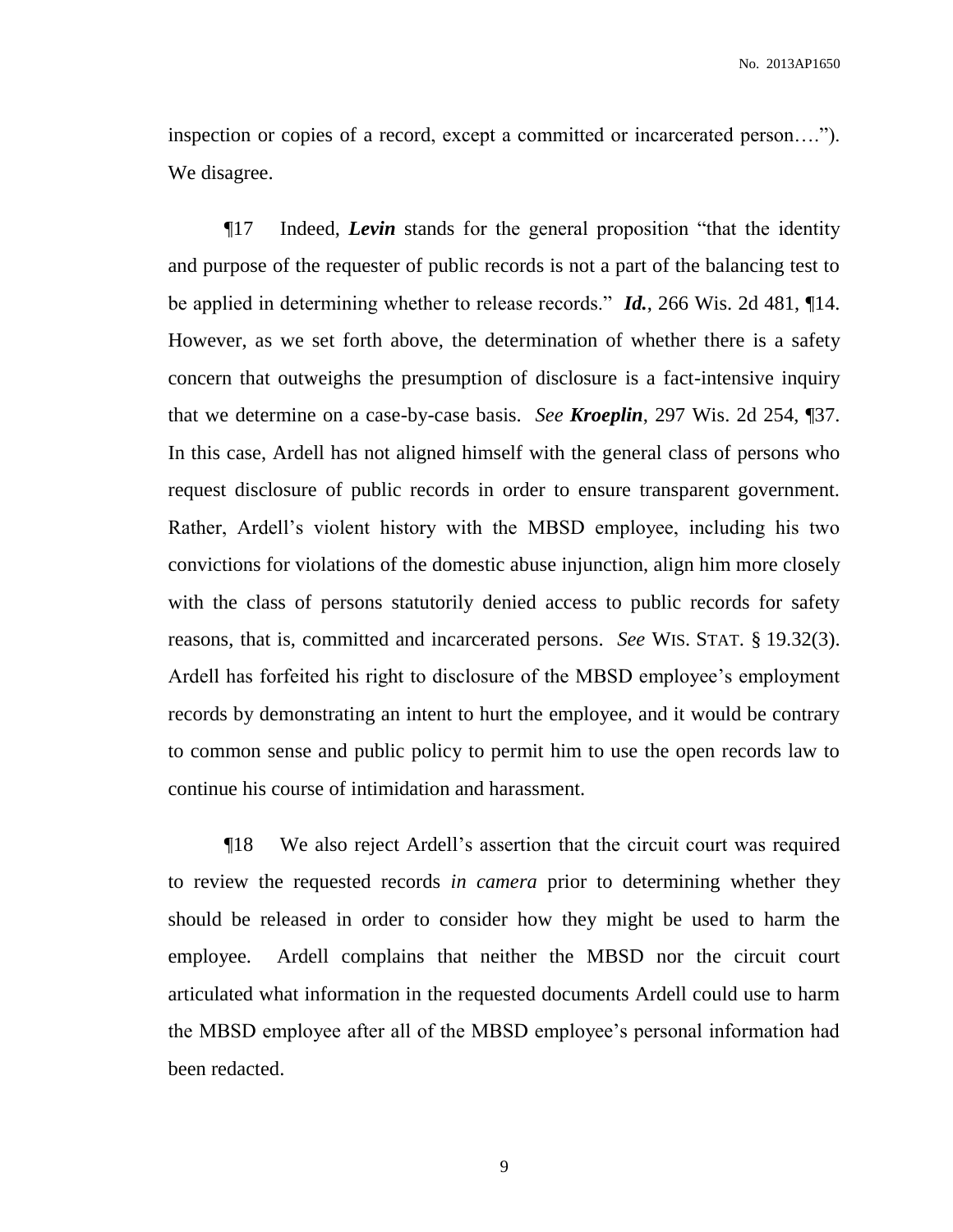¶19 An *in camera* review of requested documents is not mandatory. *Village of Butler v. Cohen*, 163 Wis. 2d 819, 827, 472 N.W.2d 579 (Ct. App. 1991). We have held "that if the policy reasons the custodian lists for nondisclosure are of sufficient specificity, and if those reasons override the presumption in favor of disclosure, an *in camera* inspection is unnecessary." *Id.* Here, the MBSD stated with specificity that its reasons for rejecting Ardell's request were the domestic abuse injunction and the resulting criminal case. The circuit court denied Ardell's request for an *in camera* review of the documents, noting that "the facts are undisputed that he's a predator and she's the victim. And that he went to jail [for] it. After being warned, and he's incarcerated, and he's back out and he's being a predator again." We agree with the MBSD and the circuit court that Ardell's history of violence against the employee and violations of the domestic abuse injunction are sufficient to warrant nondisclosure without an *in camera* review. We need not speculate as to how Ardell would use the information to harm the employee. His violent history plainly demonstrates an intent to harm that is inconsistent with the purpose of open records law.

¶20 Finally, we reject Ardell's contention that the MBSD employee was required to formally challenge release of the documents after the MBSD provided notice and that the MBSD was not entitled to change its mind and withhold the records after a private conversation with its employee.

¶21 The MBSD sent correspondence to Ardell on December 11, 2012, and February 12, 2013, informing him that the MBSD planned to provide the requested records. The February 12 letter also informed Ardell that, as required by law, the custodian was providing notice to the subject of the records. Indeed, the MBSD provided the subject with such notice. After apparently engaging in a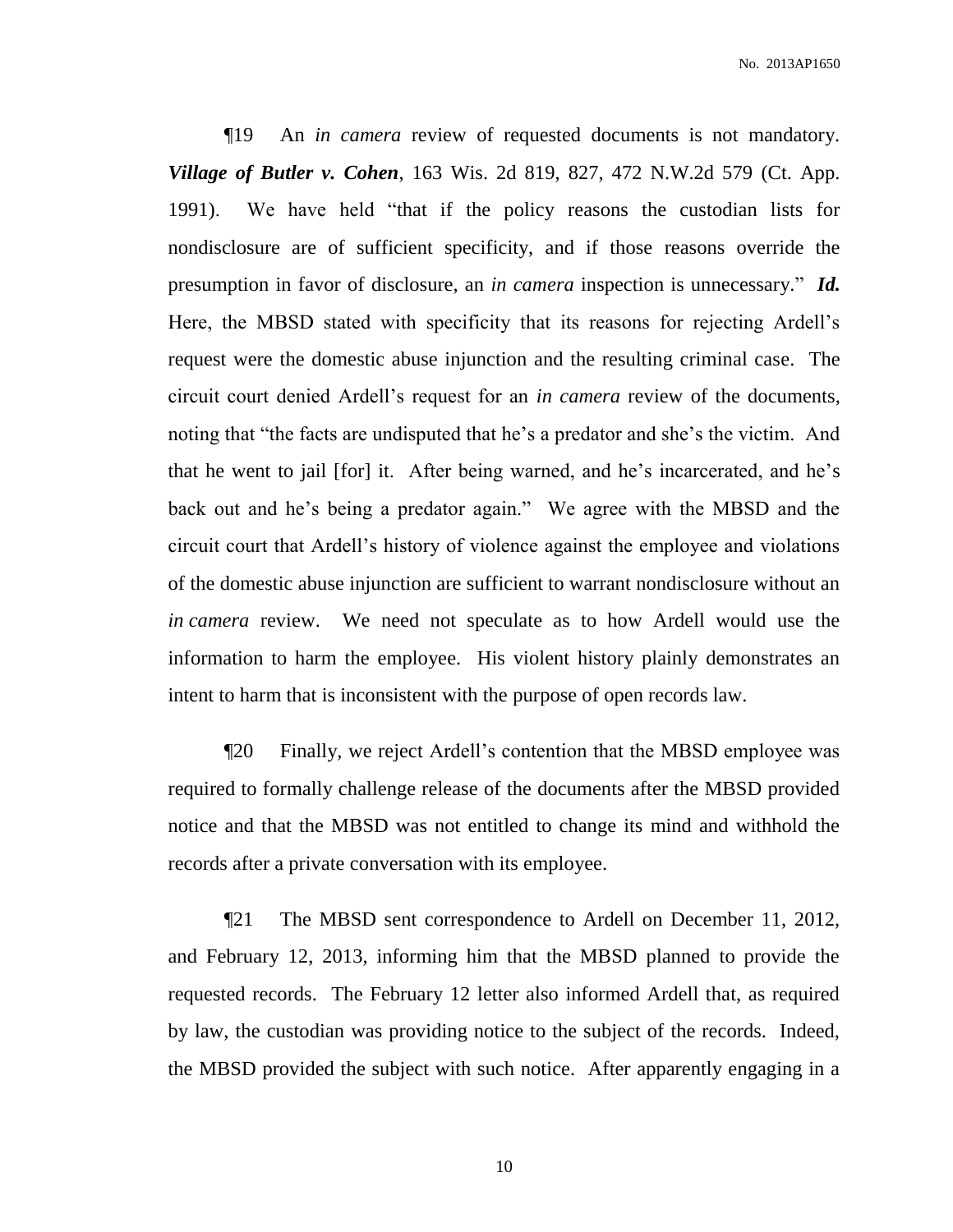No. 2013AP1650

private conversation with the employee, the MBSD changed its position, and sent a letter to Ardell on February 26, 2013, denying his request in full.

¶22 WISCONSIN STAT. § 19.356(3) states that "[w]ithin 5 days after receipt of a notice under sub. (2) (a), a record subject may provide written notification to the authority of his or her intent to seek a court order restraining the authority from providing access to the requested record." Section 19.356(4) directs, in relevant part, that "[w]ithin 10 days after receipt of a notice under sub. (2) (a), a record subject may commence an action seeking a court order to restrain the authority from providing access to the requested record…." Ardell contends that § 19.356 sets forth the *only* course of action the subject of a disclosure may engage in to prevent disclosure, to wit, to commence a court action. However, the plain language of the statute says no such thing. *See State ex rel. Kalal v. Circuit Court for Dane Cnty.*, 2004 WI 58, ¶¶44-45, 271 Wis. 2d 633, 681 N.W.2d 110 ("[S]tatutory interpretation 'begins with the language of the statute. If the meaning of the statute is plain, we ordinarily stop the inquiry.'") (citation omitted). Rather, both § 19.356(3) and (4) state that "a record subject *may* commence an action." *See id.* (emphasis added); *see also Forest Cnty. v. Goode*, 219 Wis. 2d 654, 663, 579 N.W.2d 715 (1998) (We have "characterized 'may' as permissive and 'shall' as mandatory unless a different construction is required by the statute to carry out the clear intent of the legislature."). The plain language of the statute in no way discourages the subject of a records request from engaging in less litigious means to prevent disclosure nor does it prevent a records custodian from changing its mind.

¶23 As such, we conclude, based on the facts of this case, including Ardell's well-documented history of violence against the MBSD employee and his violations of the domestic abuse injunction, that the MBSD properly concluded